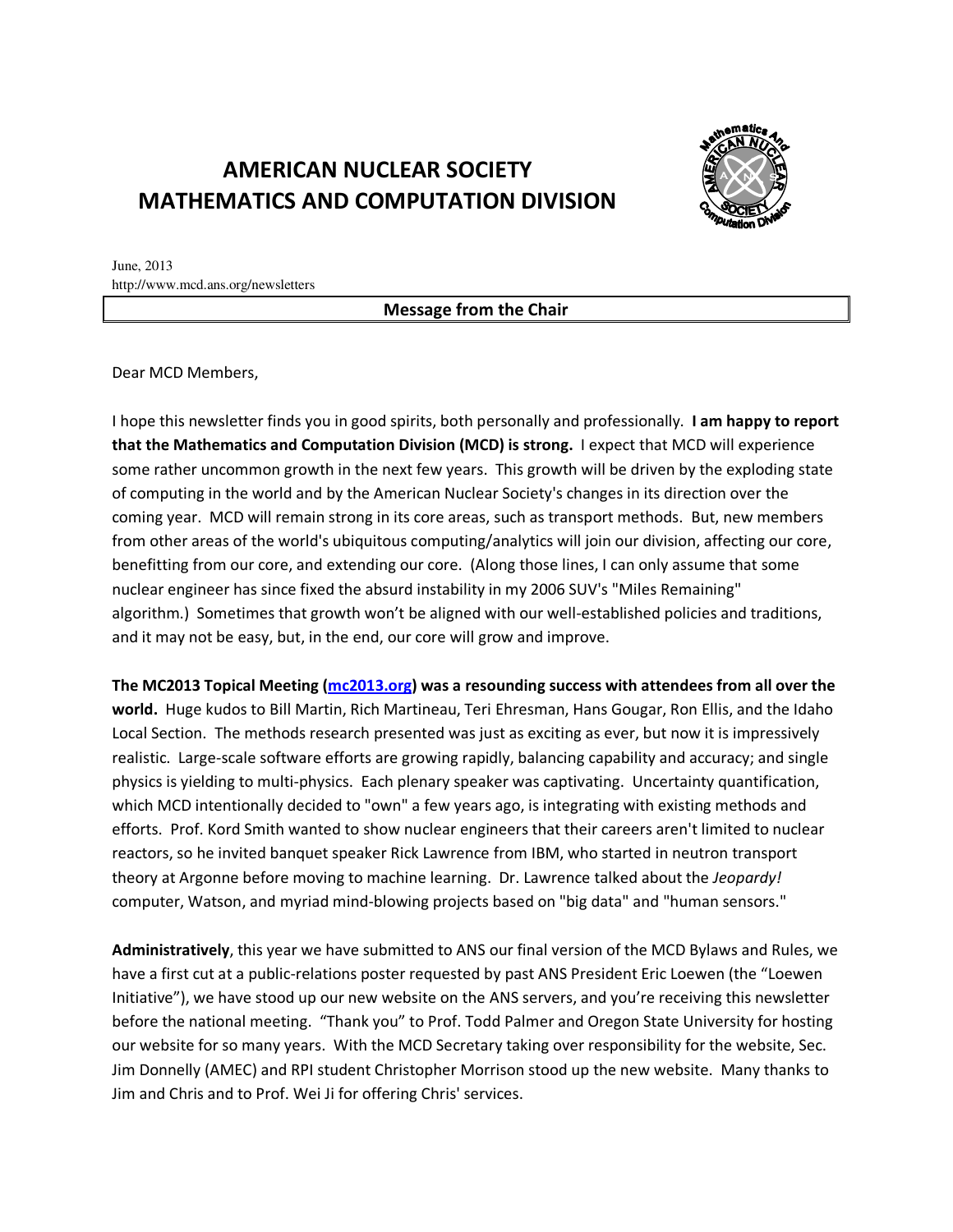ANS is asking all Divisions what they are doing for the ANS and the public. I noticed that Wikipedia seems light on certain MCD-related topics, so I would urge you to find your area of expertise on Wikipedia and, if it's not satisfactory, please consider editing the content. I expect that you soon will be able to contribute to the ANS online center of nuclear technology.

The best service that ANS provides its members is a forum for collaboration and for sharing and publishing technical research and development. In the spirit of furthering practical service to members, I offer, at the ANS 2013 Summer Meeting in Atlanta, to provide constructive feedback to anyone who wishes to practice their presentation. I will solicit other senior MCD members as necessary. Just send me an email or find me at the conference. Of course, anyone at any point in their career should feel welcome to solicit advice and guidance from fellow MCD members. This is what "society" is about. If you have ideas for codifying or exploring other member services, please let me or incoming Chair Ton Evans know. Is navigating the legalities of software distribution something that ANS could help with?

I look forward to seeing you in Atlanta, and I hope you're getting ready to celebrate the 75th anniversary of the discovery of fission at the Winter Meeting. It's been a pleasure serving as MCD Chair during this 75<sup>th</sup> year of knowing fission. Thank you, members, for your enthusiasm and great technical work; retiring Executive Committee members Sandra Dulla, Richard Sanchez, and Avneet Sood, retiring TPC Patrick Brantley, and continuing Executive Committee members, officers, TPCs, and committee chairs for your diligence and creativity; and immediate past Chair Prof. Anil Prinja for wise counsel.

Sincerely, Todd Urbatsch, MCD Chair XTD-5, Air Force Systems, Los Alamos National Laboratory

### **ANS Student Travel Support**

MCD gives \$1000 each year to ANS to support student travel to national meetings. We have received thank-you notes from the following students and student sections:

- Bethany Smith, PhD Student, Vanderbilt University
- Elise Pusateri, RPI
- Several students from the University of Florida Student ANS Section
- Trey Gebhart, PhD Student, Virginia Tech, President VT-ANS
- Natalie Smadi, Texas A&M University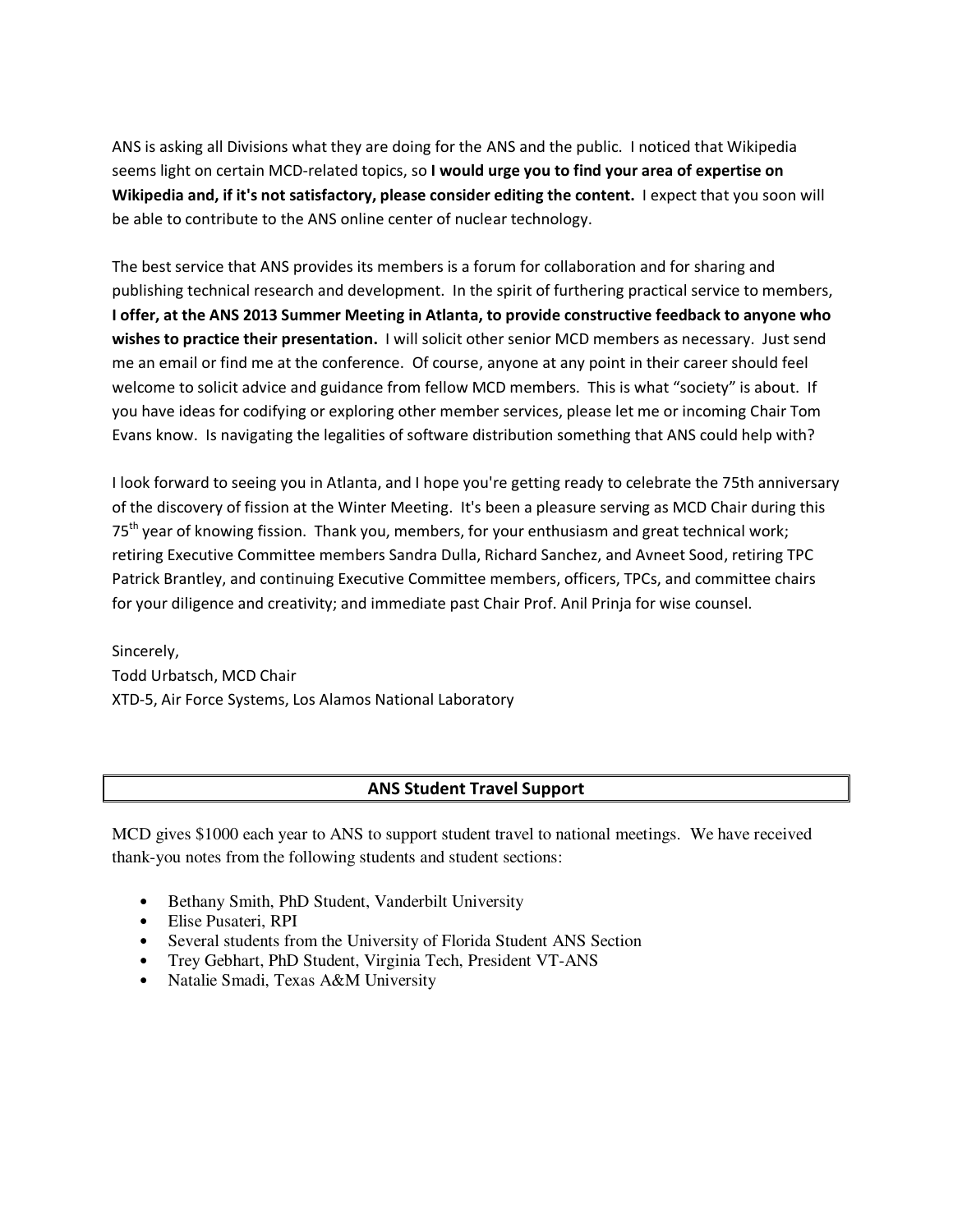### **MCD Program Committee**

We offer our sincere thanks to Patrick Brantley, who is completing four years of excellent service to the division as the Technical Program Chair (TPC) and Assistant. MCD's TPC and Assistant TPC positions are four-year overlapping, ramp-up/ramp-down terms. Of someone's four-year term, the first year is as Asst. TPC; the second year, they switch roles with the TPC; the third year, a new Asst. TPC starts; the fourth year, they switch. With Patrick's departure from the position, we are pleased to introduce the next Assistant TPC, Prof. Ryan McClarren, Texas A&M University, who is beginning his four-year term.

#### **2013 ANS Annual Meeting**

The upcoming 2013 ANS Annual Meeting will be held at the Hyatt Regency in Atlanta, Georgia the week of June 16-20, 2013. MCD will feature a technical program encompassing the three sessions below, so you are encouraged to register for and attend the meeting!

**MONDAY, 17 June 2013 p.m. -** Current Issues in Computational Methods – Roundtable: "Managing Modeling and Simulation Research and Innovation in an Applications-Driven Environment"

**TUESDAY, 18 June 2013 p.m. -** Transport and Computational Methods

**WEDNESDAY, 19 June 2013 p.m. -** Mathematical Modeling, Uncertainty Quantification, and Sensitivity Analysis Methods

#### **2013 ANS Winter Meeting**

The 2013 ANS Winter Meeting will be held at the Omni Shoreham in Washington, D.C. the week of November 10-14, 2013. The deadline for the submission of summaries is June 14, 2013. In addition to the standard MCD sessions on Transport Methods, Computational Methods, Mathematical Modeling, and Uncertainty Quantification and Sensitivity Analysis Methods, two special sessions are being organized. We encourage you to contribute your summaries to these sessions.

Jim Warsa, Anil Prinja, and Piero Ravetto are organizing the session "Deterministic and Stochastic Methods for Eigenvalue Computations: A Retrospective and Prospective Look." Computing the eigenvalues of a fissioning system is an important and computationally intensive problem. A variety of numerical solution techniques for the transport and diffusion equations, including both deterministic and stochastic methods, have been developed and implemented since the discovery of the fission process and its subsequent use in civilian and military applications. To commemorate the 75th anniversary of the discovery of fission and to acknowledge its significance to the Mathematics and Computation Division, this special session will consist of presentations that review the success of traditional methods in computing the critical eigenvalues, including inverse iteration and nonlinear fixed-point iteration. Solution techniques will also be presented that have been more recently applied to the calculation of the critical eigenvalues, including Newton-Krylov methods, the nonlinear-Krylov acceleration of fixed-point iteration, and residual-based Monte Carlo methods. Finally, newly developed methods that are gaining popularity or that are on the horizon will be highlighted, such as hybrid-stochastic-deterministic approaches.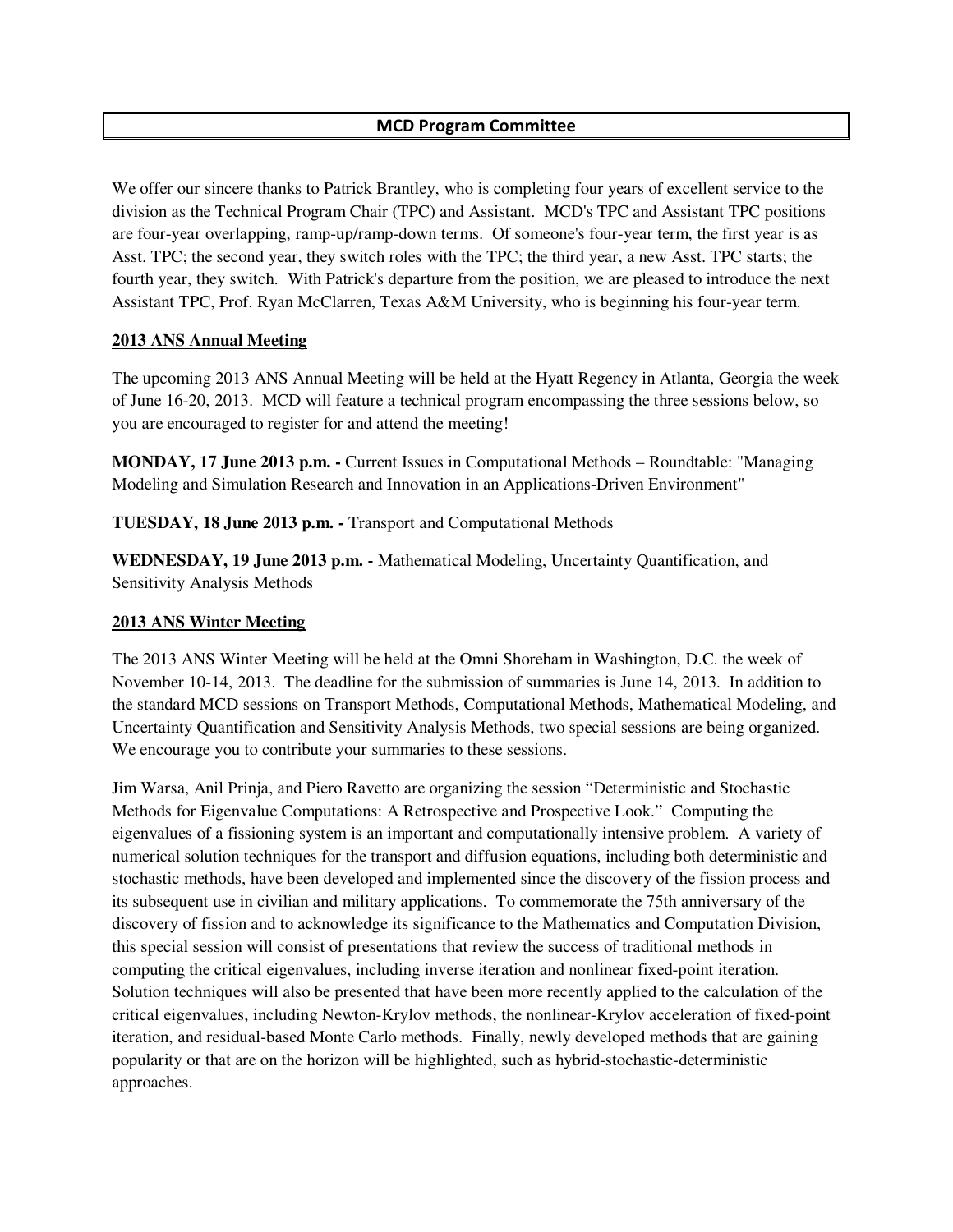Paul Hulse and Keith Searson are organizing the session "Use of CAD in Nuclear Shielding and Criticality Codes". This session is for researchers to submit papers on advances in the automated importing of CAD models into new and existing radiation transport codes, in particular those which have traditionally not been able to work directly with CAD models. The session will cover: (i) methods of enabling the transport codes to work with CAD models, (ii) method validation, (iii) model validation, and (iv) comparisons with existing codes, both for accuracy and performance. The ability to directly work with CAD models is currently being added to many codes which have historically been unable to accept CAD. The intent of this session is to showcase these developments, and promote the acceptance of CAD integration within general-purpose transport codes.

## **Recent ANS Meetings**

The MCD Technical Program at recent ANS Meetings has included a significant number of quality papers presented at each meeting, with 28 papers at the Annual 2012 meeting (Chicago, Illinois) and 32 papers at the Winter 2012 meeting (San Diego, California).

### **Recent Best Summary+Presentation Awards**

We extend our congratulations to the following authors for winning MCD Best Summary+Presentation Awards for their excellent work presented at recent ANS meetings:

- 2012 Annual Meeting (Chicago, IL): Andrea Barbarino, Sandra Dulla, and Piero Ravetto for "On the Evaluation of Ray Effects in Multidimensional and Time-Dependent Transport Problems"
- 2012 Winter Meeting (San Diego, CA): Ryan McClarren and Todd Urbatsch for "An Implicit" Monte Carlo Method Based on BDF-2 Time Integration for Simulating Nonlinear Radiative Transfer"

# **SNA + MC 2013**

The Joint International Conference on Supercomputing in Nuclear Applications + Monte Carlo will be held October 27-31, 2013 in Paris, France. Early registration is available through August. Please see the conference website for more information (https://www.sfen.fr/SNA-and-MC-2013).

# **PHYSOR 2014**

The 2014 International Conference on the Physics of Reactors will be held September 28 – October 3, 2014 in Kyoto, Japan. Full papers are due December 20, 2013. Additional information is available on the conference website (http://physor2014.org/).

### **ANS Student Conference 2013**

MCD provided financial support to MIT's Student Conference, held April 4-6, 2013, with over 600 attendees. MCD member, Tim Goorley, from Los Alamos National Laboratory, gave a professional development presentation, "Observations of a Ph.D. Nuclear Engineering First Line Manager."

--- Submitted by Brian Franke, MCD Technical Program Chair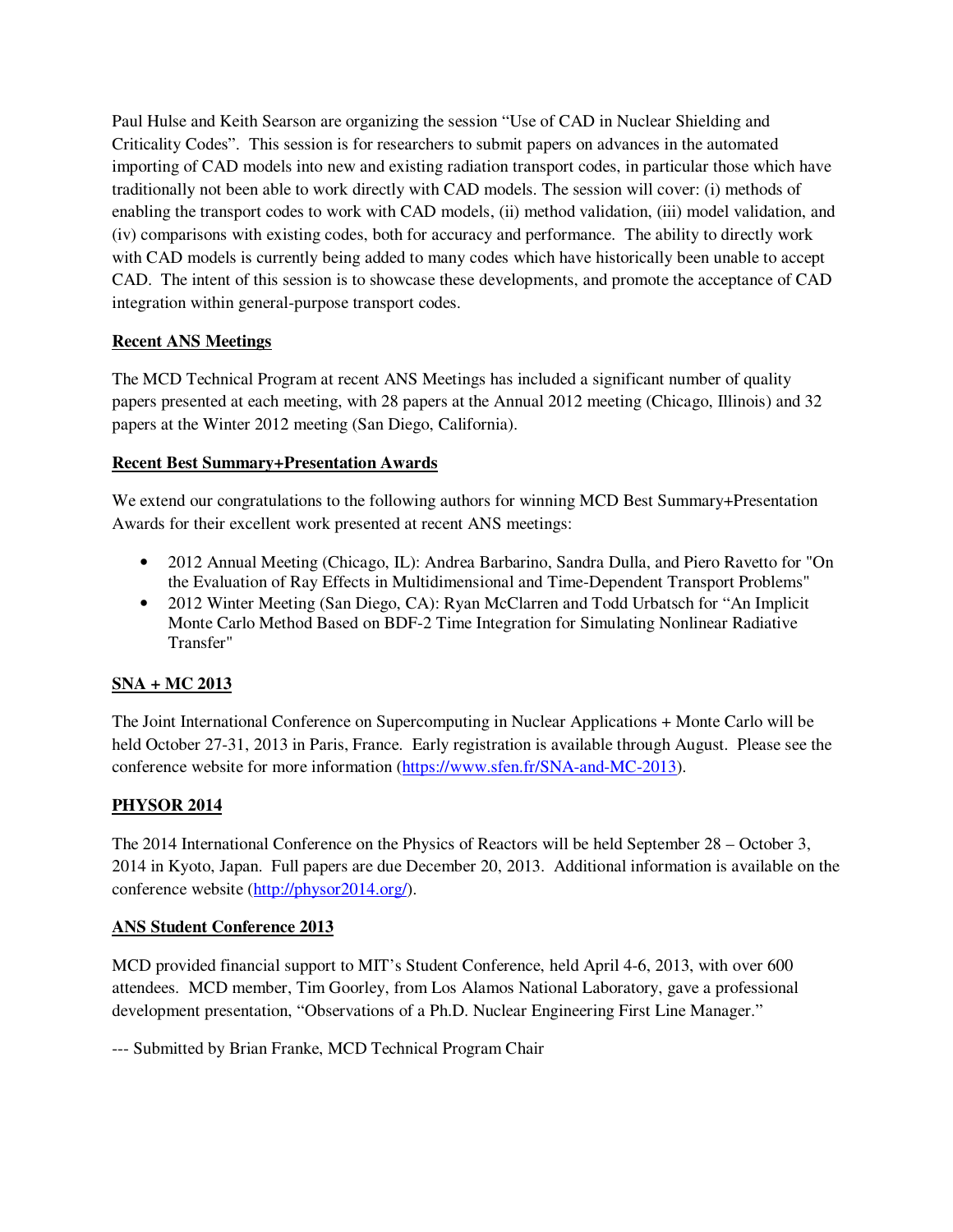#### - **& Computation Division – 2013 Election Results**



**Thomas M. Evans, Chair** Distinguished R&D Staff, Oak Ridge National Laboratory, Oak Ridge, TN



**James V. Donnelly, Secretary** Principal Consultant – Reactor Physics, AMEC NSS, Toronto, Ontario, Canada



**Forrest B. Brown, Vice Chair** Senior R&D Scientist, Monte Carlo Codes Group, LANL, Los Alamos, NM



**Dmitriy Y. Anistratov, Treasurer** Associate Professor, North Carolina State University, Department of Nuclear Engineering, Raleigh, NC



**Cassiano R. de Oliveira Executive Committee** Professor, Chemical and Nuclear Engineering, University of New Mexico



**Rachel N. Slaybaugh Executive Committee** Senior Engineer at Bettis Atomic Power Laboratory, Pittsburgh, PA



**Piero Ravetto Executive Committee Non-US** Professor of Nuclear Reactor Physics, Chair of Energy and Nuclear Engineering Program (until 2012), Politecnico di Torino, Dipartimento Energia, Torino, Italy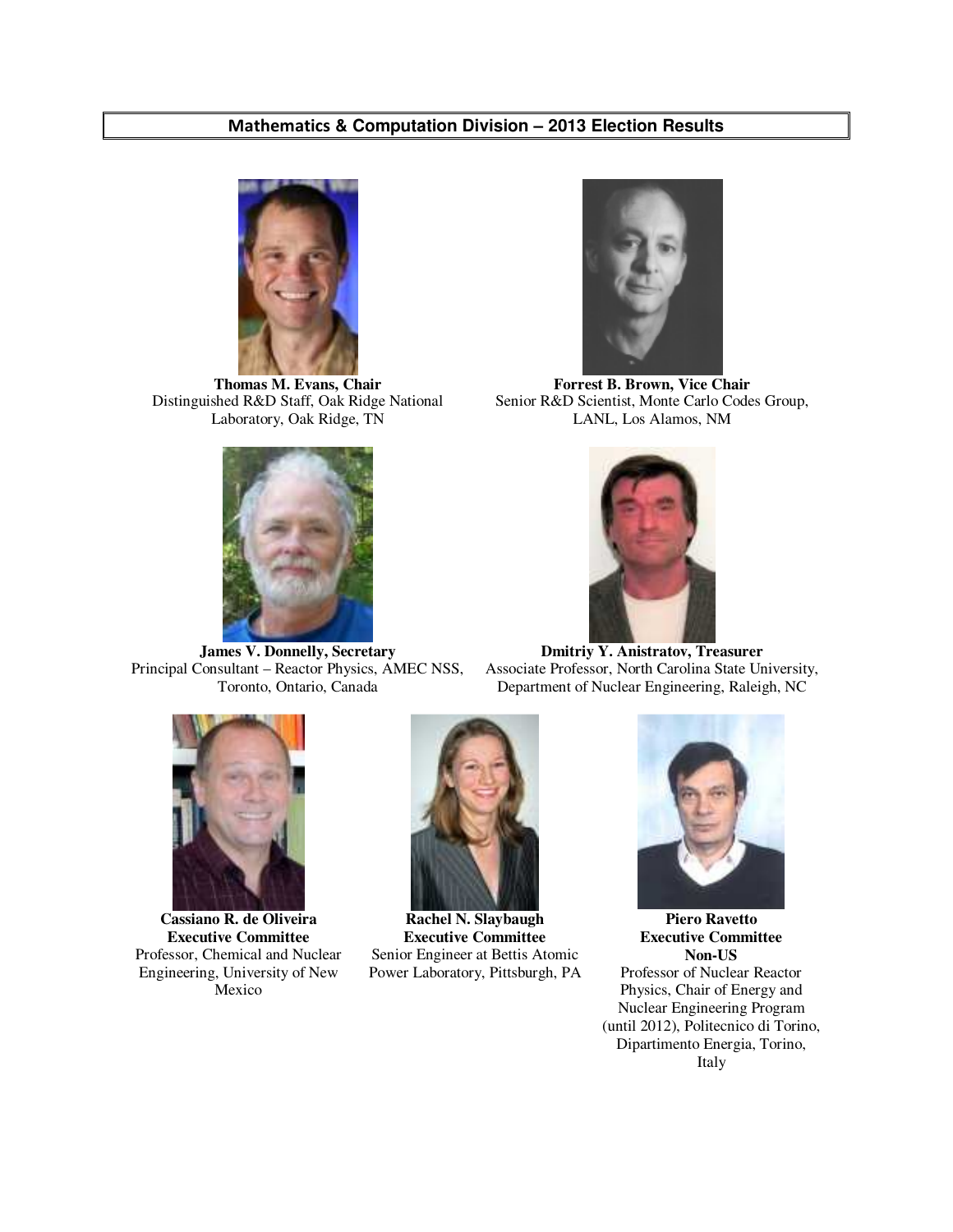#### Physics Books on the Internet

We are pleased to share that several notable textbooks in the field have recently been made available electronically.

- . James Duderstadt and William Martin have made their book "Transport Theory" available through the University of Michigan at: http://hdl.handle.net/2027/mdp.39015040316401
- James Duderstadt and Gregory Moses have made their book "Inertial Confinement Fusion" available through HathiTrust at: http://hdl.handle.net/2027/mdp.39015003993980
- Through the efforts of Paul Romano, Bell and Glasstone's book "Nuclear Reactor Theory" is now available from OSTI

at: http://www.osti.gov/bridge/servlets/purl/4074688/NUCLEARREACTORTHEORY.pdf

#### **Honors and Awards**

The M&C Division established the Gerald C. Pomraning Award 12 years ago in memory of Dr. Pomraning to recognize individuals who have made outstanding contributions toward the advancement of the fields of mathematics and/or computation. Dr. Jack Dorning was selected as the 6<sup>th</sup> winner of this award in 2013. The award was presented to him at the M&C 2013 conference held in Sun Valley in May 2013 in recognition of his "seminal use of mathematics and computation to advance the understanding of solutions of problems in the areas of reactor core homogenization theory, reactor kinetics, bifurcation theory, nonlinear dynamics, nonlinear plasma waves, and his outstanding technical leadership inspiring high standards of excellence in nuclear science and engineering." As part of the award ceremony, Dr. Dorning was of the luncheon speakers giving a talk on "How Does One Do Large-Scale Numerical Bifurcation Calculations?" at the M&C2013 conference.

Dr. Dorning received his BS in Marine Engineering from the US Merchant Marine Academy and MS and PhD in nuclear engineering from Columbia University. Subsequently, he worked at BNL for 3 years and then joined the University of Illinois serving as an Associate Professor and Professor of nuclear engineering for 14 years. He is currently the Whitney Stone Professor of nuclear science and engineering, Professor of Engineering Physics and Professor of Applied Math at the University of Virginia. Dr. Dorning is the recipient of the DOE's Lawrence Award and is a member of the Academy of Engineering.

--- Submitted by Farzad Rahnema, MCD Awards Chair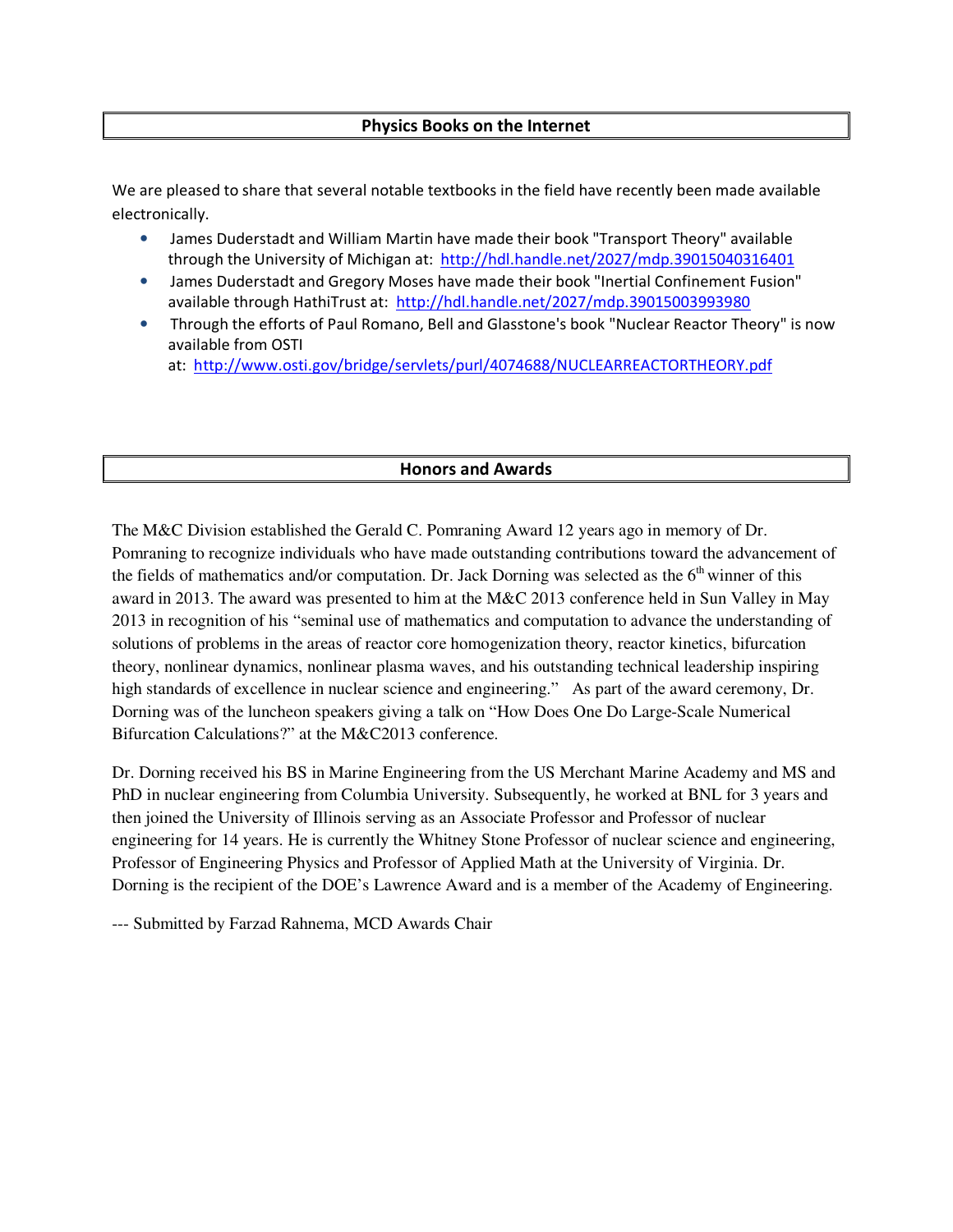

#### **American Nuclear Society** Divisional Membership by Industry as of April 30, 2013 Gov't Agency, **Educational** 0.069178831 Manufacturer, Inst. Staff, 0.078080797 0.060314586 Arch./Constr., Retired, 0.050922259<br>Service Co., 0.089434574 0.036249104 Other, 0.036098223 Nat'l Lab, Supplier, 0.10821923 0.030741956<br>Pvt. Resch. Lab, 0.013428388<br>Construct. Co., 0.007355437<br>Med. Inst., < 1% Test Lab,  $<$  1% Consulting Co., 0.114820263 Unknown, < 1% Staff,  $< 1\%$ Students, 0.178227905 Utility, 0.120855494

Prepared by Toni Bishop, ANS

#### **ANS MCD Membership Statistics**